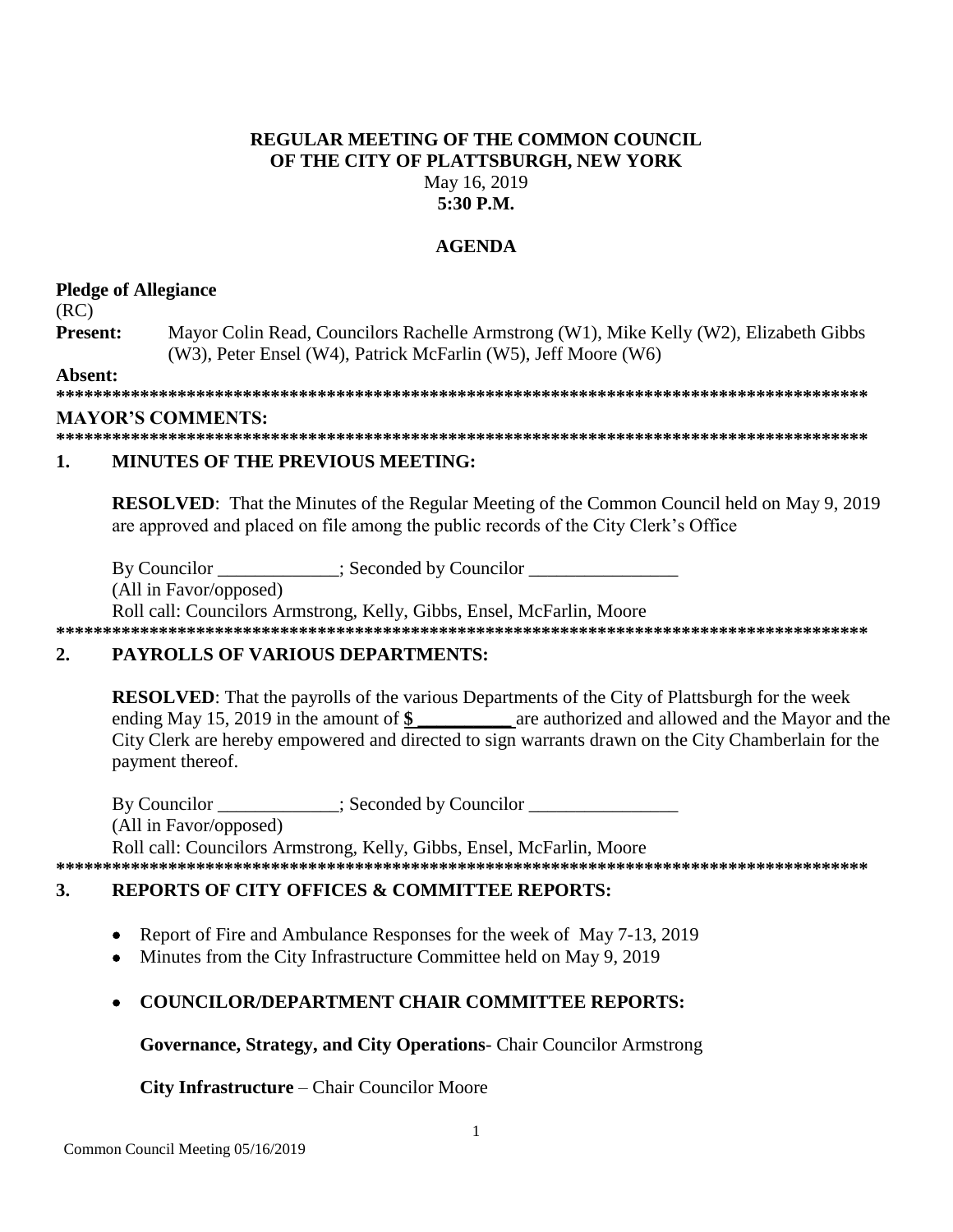Finance and Budget - Chair Councilor Kelly

**Public Safety – Chair Councilor Gibbs** 

**Plattsburgh Public Library – Chair Councilor Ensel** 

**MLD - MLD Board President Councilor McFarlin** 

**RESOLVED:** That the reports as listed are hereby ordered received and any written reports are placed on file among the public records of the City Clerk's Office.

By Councilor \_\_\_\_\_\_\_\_\_\_\_\_; Seconded by Councilor \_\_\_\_\_\_\_\_\_\_\_\_\_\_\_\_\_\_\_\_\_\_\_\_\_\_\_\_\_\_\_ (All in Favor/opposed) Roll call: Councilors Armstrong, Kelly, Gibbs, Ensel, McFarlin, Moore

#### $\overline{\mathbf{4}}$ . **CORRESPONDENCE OR RECOMMENDATIONS FROM BOARDS: None**

### **AUDIT OF CLAIMS:**  $5.$

**RESOLVED:** That the bills Audited by the Common Council for the week ending May 17, 2019 in the amount of \$ and directed to sign warrants drawn on the City Chamberlain for the payment thereof.

By Councilor \_\_\_\_\_\_\_\_\_\_\_\_\_; Seconded by Councilor \_\_\_\_\_\_\_\_\_\_\_\_\_\_\_\_\_\_\_\_\_\_\_\_\_\_\_\_\_\_ (All in Favor/opposed) Roll call: Councilors Armstrong, Kelly, Gibbs, Ensel, McFarlin, Moore 

#### PERSONS ADDRESSING COUNCIL ON AGENDA ITEMS ONLY: 6.

# 

#### 7. **OTHER ITEMS:**

A. RESOLVED: In accordance with the request therefore the Common Council approves the City Chamberlain to adjust the 2018 General Fund Budget by an increase of \$5,049.60 to Estimated Revenue and Appropriations for the donation by Clinton County of the cost of adding a camera system to a new police vehicle funded by the County's Stop DWI Program.

By Councilor : Seconded by Councilor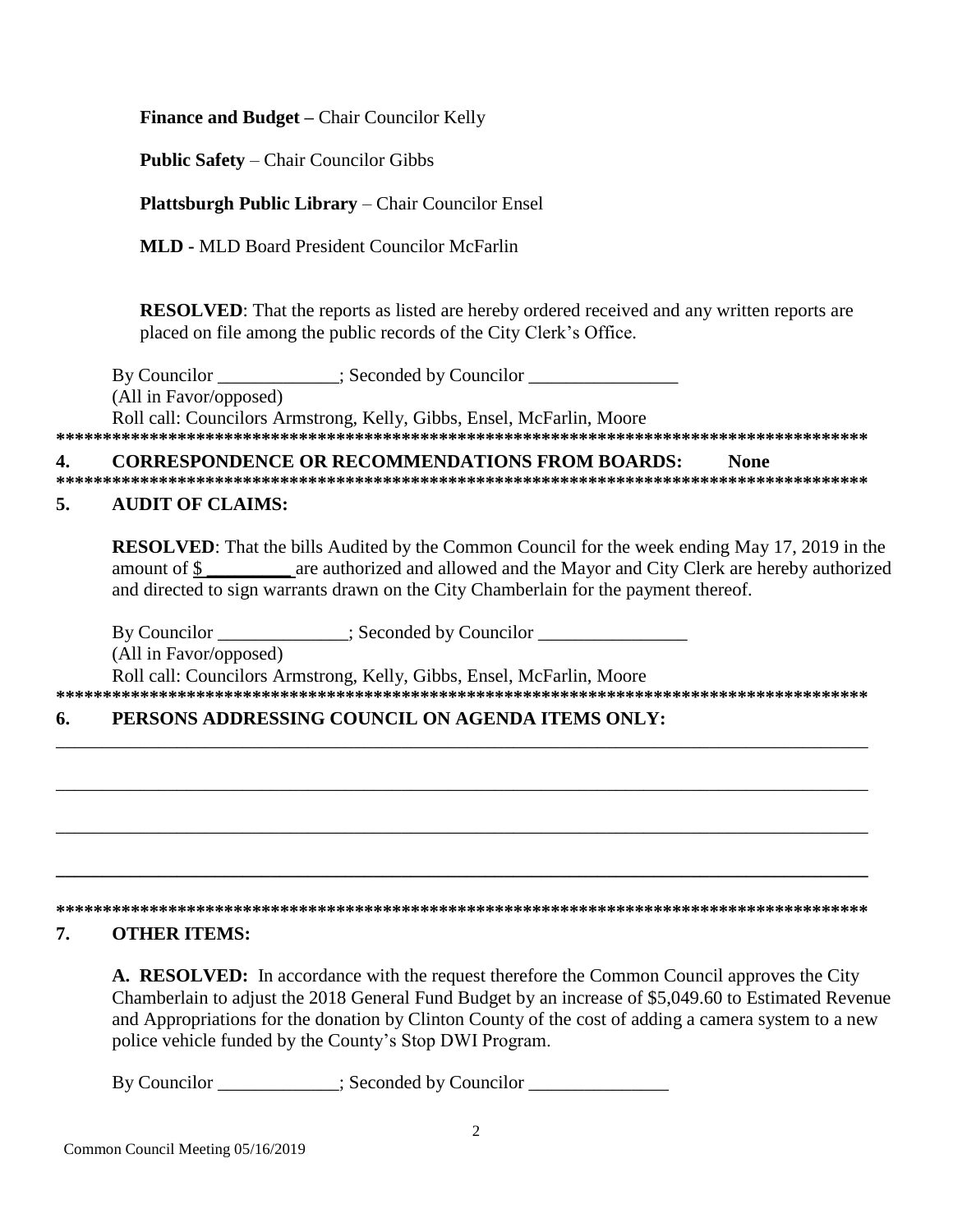Discussion:

Roll call: Councilors Armstrong, Kelly, Gibbs, Ensel, McFarlin, Moore

**ACTION TAKEN:** Adopted Defeated Withdrawn Tabled

Follow up Action: **\*\*\*\*\*\*\*\*\*\*\*\*\*\*\*\*\*\*\*\*\*\*\*\*\*\*\*\*\*\*\*\*\*\*\*\*\*\*\*\*\*\*\*\*\*\*\*\*\*\*\*\*\*\*\*\*\*\*\*\*\*\*\*\*\*\*\*\*\*\*\*\*\*\*\*\*\*\*\*\*\*\*\*\*\*\*\*\*\*\***

**B. RESOLVED:** In accordance with the request therefore the Common Council approves the City Chamberlain to create capital project H5110.68, 2019 Monument Stage for \$80,000 as an amendment to the Bridge & Waterfront category of the 2019 Capital Expenditure Plan.

By Councilor  $\qquad \qquad$ : Seconded by Councilor

Discussion:

Roll call: Councilors Armstrong, Kelly, Gibbs, Ensel, McFarlin, Moore

**ACTION TAKEN:** Adopted Defeated Withdrawn Tabled Follow up Action:

**\*\*\*\*\*\*\*\*\*\*\*\*\*\*\*\*\*\*\*\*\*\*\*\*\*\*\*\*\*\*\*\*\*\*\*\*\*\*\*\*\*\*\*\*\*\*\*\*\*\*\*\*\*\*\*\*\*\*\*\*\*\*\*\*\*\*\*\*\*\*\*\*\*\*\*\*\*\*\*\*\*\*\*\*\*\*\*\*\*\***

**C. RESOLVED:** In accordance with the request therefore the Common Council approves the City Chamberlain to revise capital project H5110.51, 2015 Building Improvements to increase the appropriations for the City Hall windows by \$300,000 through funding provided from New York State, under a DASNY SAM Grant for \$300,000.

By Councilor  $\qquad \qquad$  ; Seconded by Councilor  $\qquad \qquad$ 

Discussion:

Roll call: Councilors Armstrong, Kelly, Gibbs, Ensel, McFarlin, Moore

**ACTION TAKEN:** Adopted \_\_\_\_\_ Defeated \_\_\_\_\_\_ Withdrawn \_\_\_\_\_ Tabled \_\_\_\_\_

Follow up Action:

**\*\*\*\*\*\*\*\*\*\*\*\*\*\*\*\*\*\*\*\*\*\*\*\*\*\*\*\*\*\*\*\*\*\*\*\*\*\*\*\*\*\*\*\*\*\*\*\*\*\*\*\*\*\*\*\*\*\*\*\*\*\*\*\*\*\*\*\*\*\*\*\*\*\*\*\*\*\*\*\*\*\*\*\*\*\*\*\*\*\***

**D. RESOLVED:** In accordance with the request therefore the Common Council approves the City Chamberlain to revise capital project H5110.65, 2018 Arnie Pavone Memorial Parking Plaza to include additional costs for engineering design work, a pre-demolition asbestos survey, and establishment of bid specifications for the completion of the project.

By Councilor \_\_\_\_\_\_\_\_\_\_; Seconded by Councilor \_\_\_\_\_\_\_\_\_\_\_\_\_\_\_\_\_\_\_\_\_\_\_\_\_\_\_\_\_\_\_\_\_

Discussion:

Roll call: Councilors Armstrong, Kelly, Gibbs, Ensel, McFarlin, Moore

| <b>ACTION TAKEN:</b> Adopted | Defeated | Withdrawn | Tabled |
|------------------------------|----------|-----------|--------|
| Follow up Action:            |          |           |        |